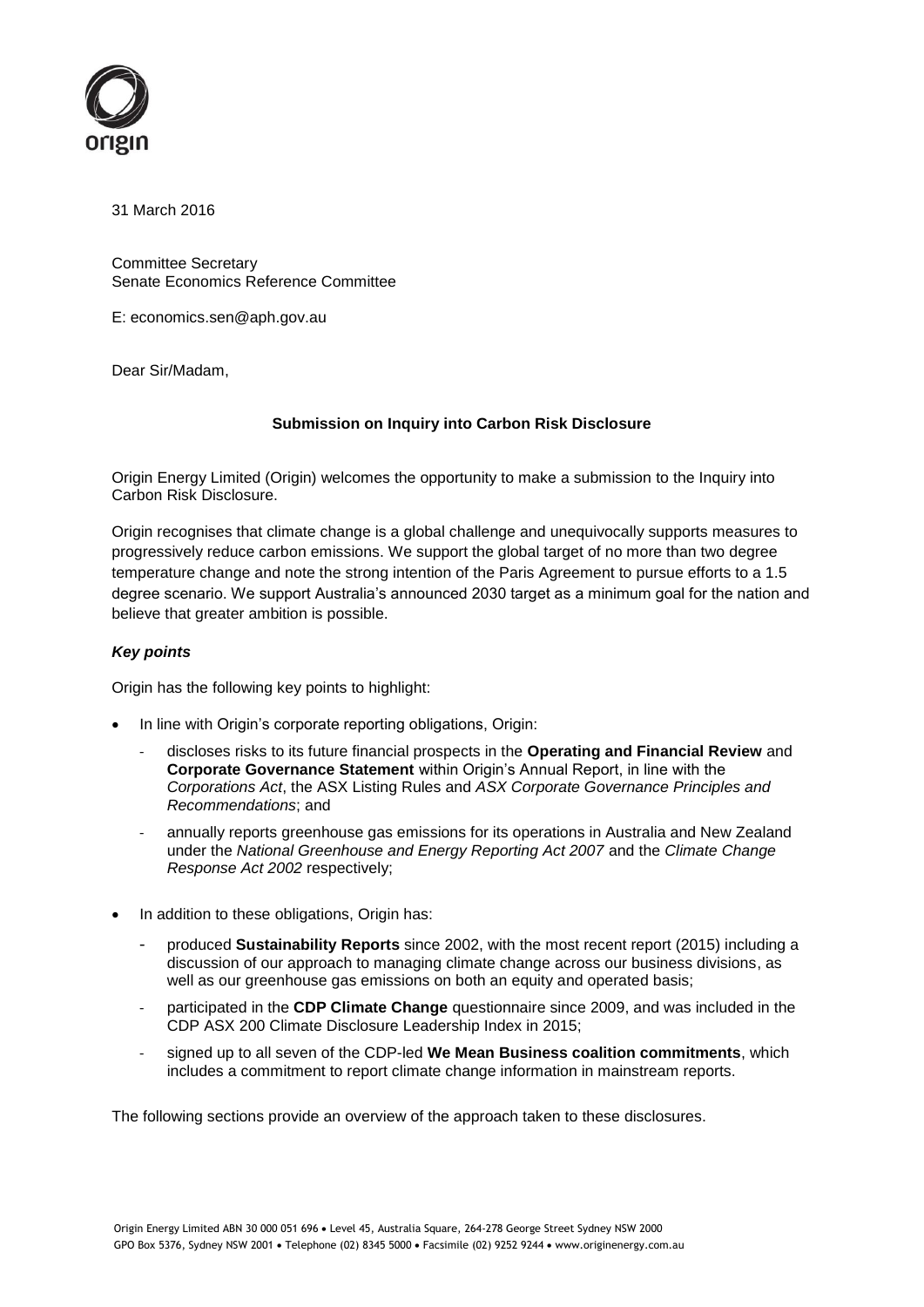# **Corporate reporting obligations**

An Australian listed company's financial and corporate reporting obligations are set out under the *Corporations Act*, the ASX Listing Rules and *ASX Corporate Governance Principles and Recommendations*.

In 2013, ASIC *Regulatory Guidance 247 (RG247): Effective Disclosure in an Operating and Financial Review* was released with specific guidance concerning the disclosure of social, environmental and sustainability risks relevant to financial performance. Origin disclosures these risks in the company's **Operating and Financial Review** (OFR) contained within the **[Annual Report](https://www.originenergy.com.au/content/dam/origin/about/investors-media/docs/annual-report-2015.pdf)**.

Origin's **[Corporate Governance Statement](https://www.originenergy.com.au/content/dam/origin/about/investors-media/docs/full-year-results-corporate-governance-statement-2015.pdf)**, published in the company's Annual Report, discusses the economic, environmental and social sustainability risks to which the company is materially exposed, and the management of these risks. This includes climate change risk, and further disclosures of this nature are provided in Origin's annual Sustainability Report.

These corporate reporting requirements are in addition to the regulatory reporting requirements Origin complies with for its operations in Australia and New Zealand under the *National Greenhouse and Energy Reporting Act 2007* and the *Climate Change Response Act 2002* respectively.

#### **Sustainability reporting**

Origin's annual **[Sustainability Report](https://www.originenergy.com.au/about/our-approach.html)** discusses economic, environmental and social sustainability risks in greater detail. Disclosures in the Sustainability Report are informed by the Global Reporting Initiative (GRI) reporting framework and the AA1000 AccountAbility Principles Standard (2008).

Origin has published a Sustainability report since 2002. The 2015 Origin Sustainability Report includes discussion of climate change and our business as well as our greenhouse gas emissions on an equity and operated basis. In this reporting, we explain our framework for managing climate change across the business divisions of Energy Markets and Integrated Gas. Appendix 1 to this submission contains this content from our 2015 report. Our performance reporting is published annually in print form and available to download from our website.

#### **CDP Climate Change**

CDP Climate Change is an annual questionnaire which requests information on greenhouse gas emissions, energy use and the risks and opportunities from climate change from thousands of the world's largest companies on behalf of CDP's investor signatories.

Origin has voluntarily responded to the CDP Climate Change questionnaire since 2009, with these responses publicly available on [CDP's website.](https://www.cdp.net/en-US/Pages/HomePage.aspx) In 2015, Origin was included in the CDP ASX 200 Climate Disclosure Leadership Index, which includes the twenty companies that provided the highest quality climate disclosure through CDP in 2015, based on their CDP 2015 climate disclosure score.

# **We Mean Business commitments**

In October 2015, Origin Energy became the world's first energy company to sign up to all seven initiatives under the global 'We Mean Business Coalition' (WMB).

Thirty-two institutions including the World Business Council on Sustainable Development (WBCSD), the United Nations Principles for Responsible Investment (UNPRI), the United Nations Global Compact (UNGC), the United Nations Environmental Program (UNEP) Finance Initiative, CDP and others, formed a coalition called "We Mean Business". The coalition members adopt a leadership position in the transition to a low carbon economy as the way to secure sustainable economic growth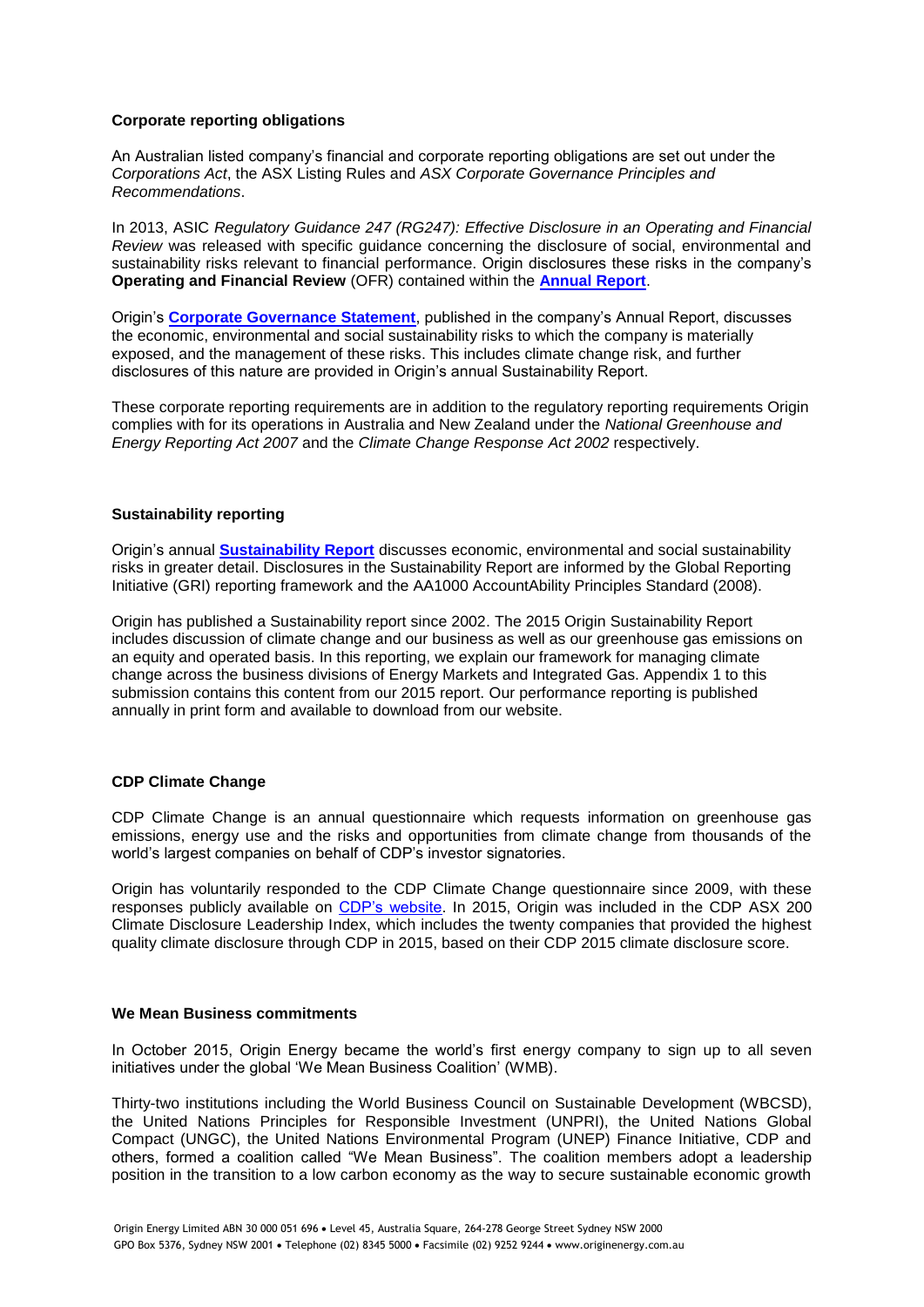and prosperity, with **183 investors and 373 companies** having endorsed the coalition's efforts to date.

Our commitment to the coalition was announced at the 2015 Annual General Meeting. Appendix 2 contains further information regarding this announcement.

If you have any questions regarding this submission please contact Kathy Howard, Government Relations Manager, on 0457 541 301 or via [kathy.howard@originenergy.com.au.](mailto:kathy.howard@originenergy.com.au)

Yours sincerely,

Um-

Tim O'Grady General Manager, Public Policy & Government Engagement Origin Energy Limited GPO Box 5376 Sydney NSW 2001 +61 2 8345 5250 [tim.ogrady@originenergy.com.au](mailto:tim.ogrady@originenergy.com.au)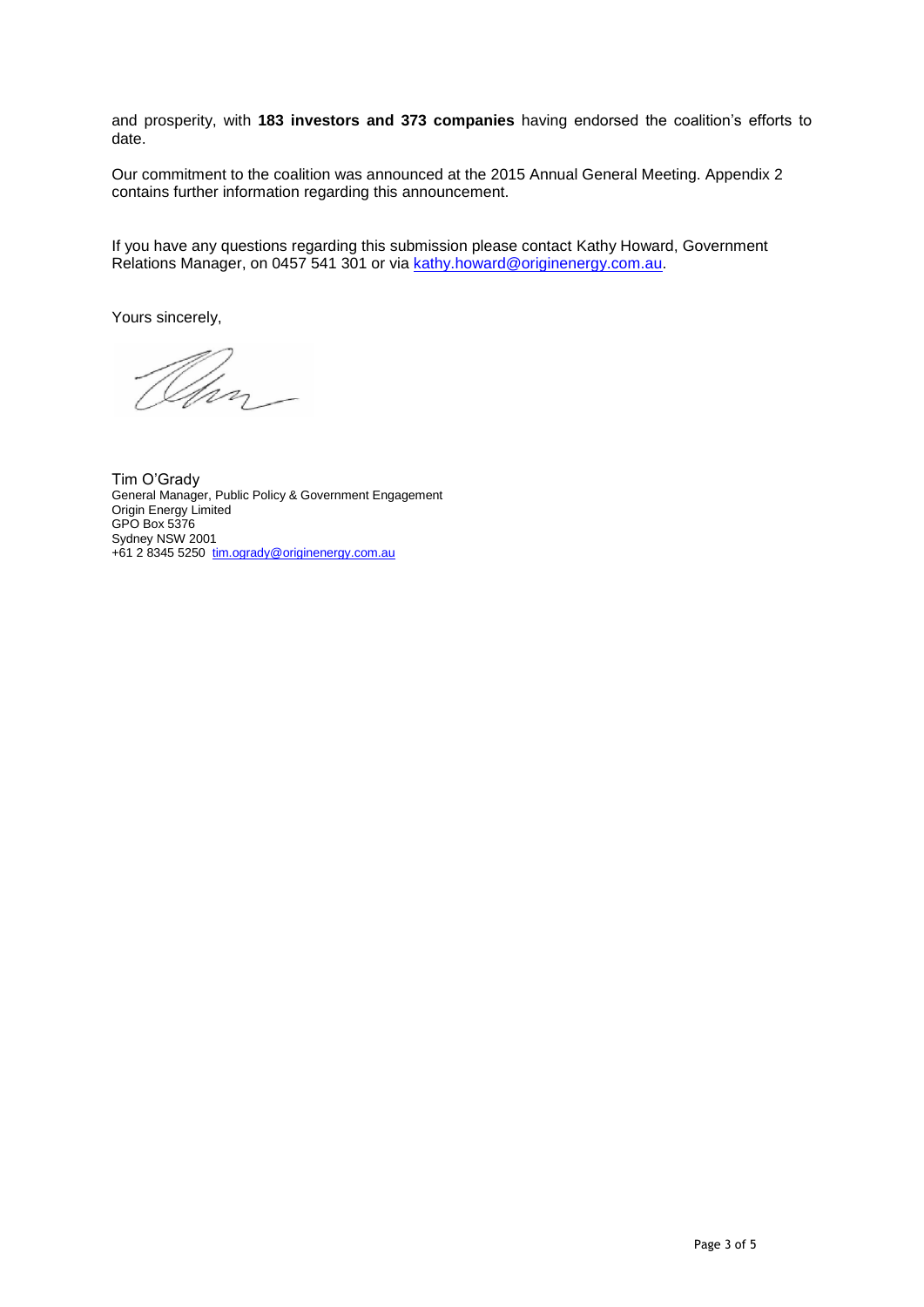# *About Origin*

Origin Energy (ASX: ORG) is the leading Australian integrated energy company with market leading positions in energy retailing (approximately 4.3 million customers), power generation (approximately 6,000 MW of capacity owned and contracted) and natural gas production (1,093 PJ of 2P reserves and annual production of 82 PJ). Through Australia Pacific LNG, its incorporated joint venture with ConocoPhillips and Sinopec, Origin is developing one of Australia's largest CSG to LNG projects based on Australia's largest 2P CSG reserves base.

Origin also aspires to be the number one renewable and low carbon energy company in Australia. Origin is one of the largest installers of solar systems in Australia, having directly installed about 90,000 systems to date. In total, about 400,000 of our retail customers have solar products. In 2015, Origin launched a new solar leasing product, which allows more customers to access the benefits of solar without having to purchase the system. We are also exploring new battery technologies and just installed our first Tesla Powerwall. We believe that the market will continue to evolve and it is important that retail offerings are allowed to develop to serve consumer demand.

Origin is committed to meeting our obligation under the Large-scale Renewable Energy Target (LRET) and can achieve this through various options including building projects directly, underwriting projects through power purchase agreements (PPAs), or by purchasing certificates on market. We are currently considering the potential development of our 400 MW Stockyard Hill Wind Farm development option in Victoria, and the potential for utility scale solar plants to help meet the target. For example, our proposed 100 MW solar farm at Darling Downs in Queensland was recently shortlisted for grant funding under ARENA's Large Scale Solar PV competitive funding round, and also in December received Development Approval from the Western Downs Regional Council. We have also just announced a 15 year PPA for the 56 MW Moree Solar Farm in NSW.